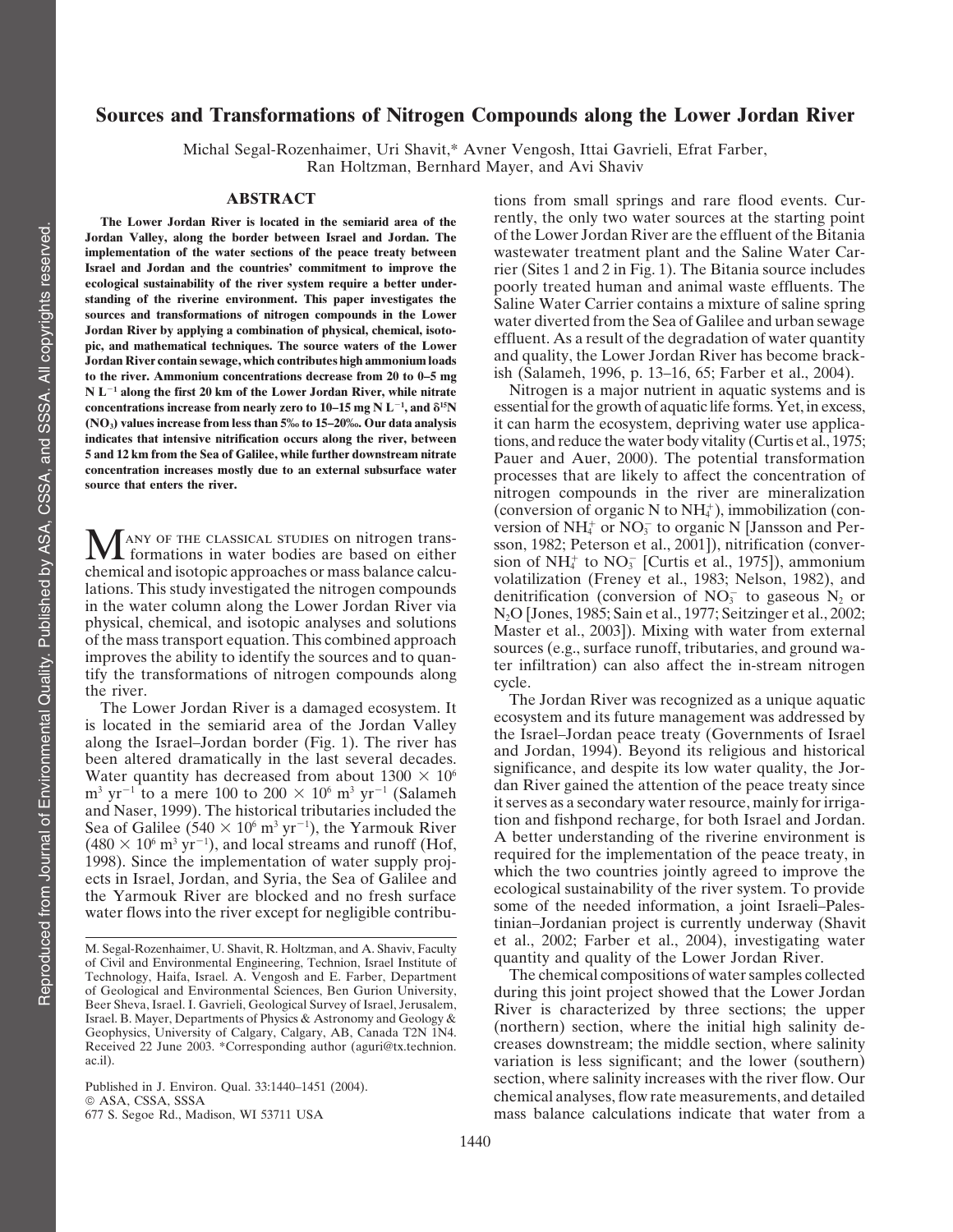

**Fig. 1. A map of the study area between the Sea of Galilee and Shifa. Sampling and measurement sites include sites along the river, tributaries, drainages, fishponds, and soil samples. Agricultural drainages are marked as straight lines. Segment N1 is Dalhamiya (Site 6) to Gesher (Site 8), N2 is Gesher (Site 8) to Nave Ur (Site 11), and N3 is Nave Ur (Site 16) to Hamadiya (Site 19). For site information see Table 1.**

fying the river water chemistry. The nature of the non- along the upper (northern) section of the Lower Jordan point source was investigated and the results are re- River. It was found that the most significant variations ported in Farber et al. (2004) and Holtzman (2003). In of nitrogen compounds occur along this section. Based

nonpoint ground water source enters the river, modi- this paper we investigate the riverine nitrogen cycle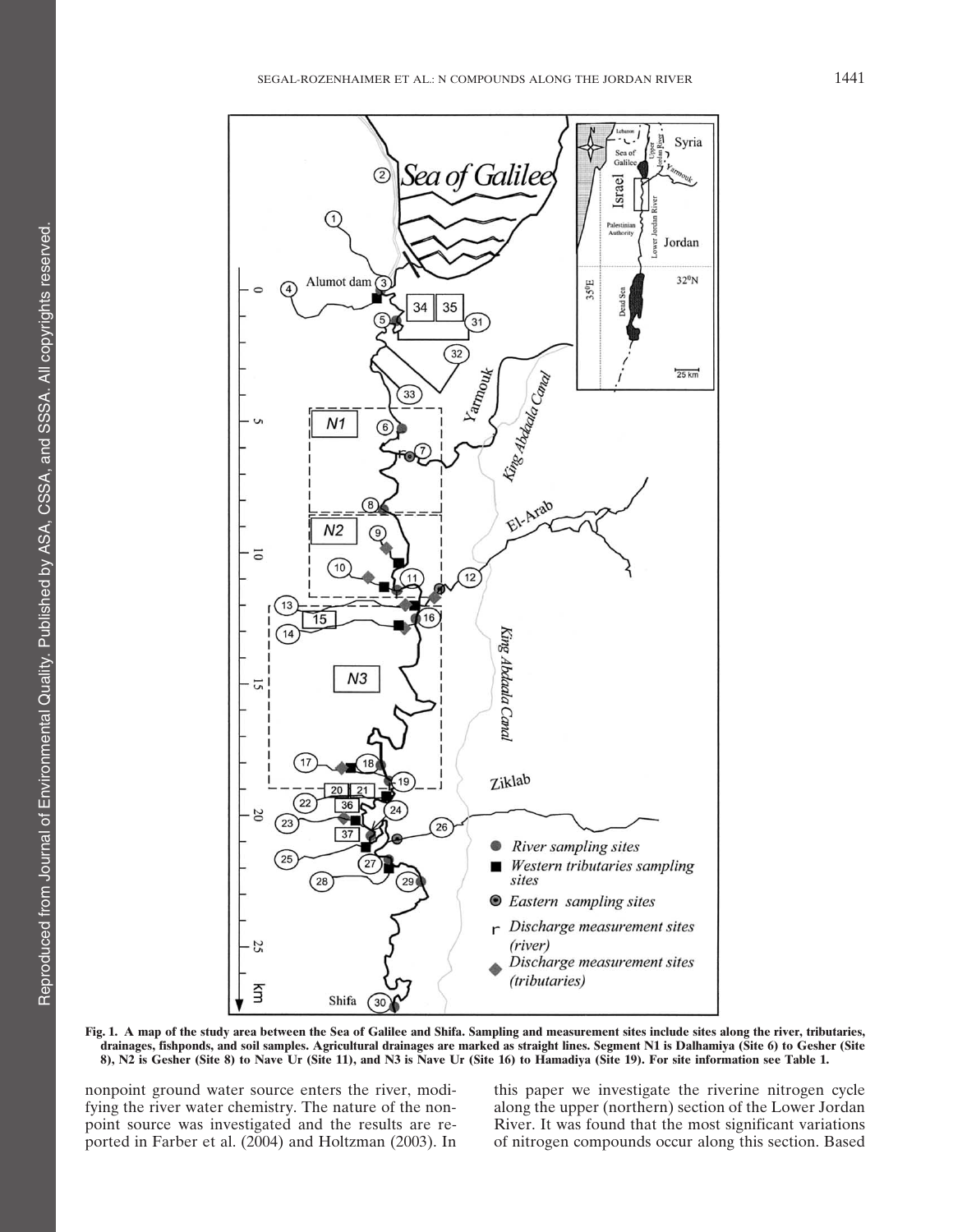tion about the nitrogen sources and transformations within the Lower Jordan River is provided. 20 km from the Sea of Galilee. Figure 1 shows the boundaries

between the 2005, with a calcument area of 14 90 km and August<br>
(Efrat, 1996, p. 237–242, 245–251). The aerial length of the true length as the river flows is<br>
river is 100 km, while the true length as the river flows is<br>

Samples include river water sampled along the Lower Jor- dan River, its tributaries, fishponds, agricultural drainage ca-

on geochemical and mass balance studies, new informa-<br>
In the discussion we distinguish between three different seg-<br>
in the northern part of the Lower Jordan River. 5 to of these segments: Dalhamiya to Gesher (N1), Gesher to Nave

**MATERIALS AND METHODS** Ur (N2), and Nave Ur to Hamadiya (N3).<br> **MATERIALS AND METHODS** Water samples were collected at Sites 1 to 30 during field<br> **Study Area** trips in February, March, April, and June 2001. In August **Study Area** trips in February, March, April, and June 2001. In August<br>2001, additional sites were sampled (31 to 37). In January<br>(downstream from the Sea of Galilee, 32°42′ N, 35°35′ E, 210 m<br>below sea level) and the Dea

**Sampling and Analytical Procedures** waukee, WI) (Eaton et al., 1995, p. 4–88). Ammonium was determined by an automated spectrometric method with so-<br>s include river water sampled along the Lower Jor-<br>dium salicilate and h dan River, its tributaries, fishponds, agricultural drainage ca- (Eaton et al., 1995, p. 4–81). Measurements of total nitrogen nals, and leachates from soil adjacent to the river (Table 1). contents were obtained by conver contents were obtained by converting all N compounds to

**Table 1. A list of the sampling sites including site number (Fig. 1), site name, location, and a general description.**

| Site           | Site name                    | <b>Description</b>                                    | <b>Aerial distance from</b><br><b>Alumot</b> dam |
|----------------|------------------------------|-------------------------------------------------------|--------------------------------------------------|
|                |                              |                                                       | km                                               |
|                | <b>Bitania</b>               | sewage input, surface†                                | $\mathbf{0}$                                     |
| $\overline{c}$ | <b>Saline Water Carrier</b>  | saline input, surface†                                | $\mathbf{0}$                                     |
|                | Alumot:                      | river                                                 | 0.1                                              |
|                | <b>Yavneal stream</b>        | surface tributary, west                               | 0.4                                              |
|                | Beit-Zera bridge             | river                                                 | 1.3                                              |
| 6              | Dalhamiya bridge             | river                                                 | 5.6                                              |
| 7              | <b>Yarmouk River</b>         | surface tributary, east                               | 6.3                                              |
| 8              | <b>Gesher</b>                | river                                                 | 8.5                                              |
| 9              | Canal 81                     | surface tributary, west                               | 10.6                                             |
| 10             | Canal 78                     | surface tributary, west                               | 11.5                                             |
| 11             | Nave Ur north                | river                                                 | 11.6                                             |
| 12             | <b>El-Arab stream</b>        | surface tributary, east                               | 12.1                                             |
| 13             | Canal 76                     | surface tributary (fishponds drainage), west          | 12.1                                             |
| 14             | Canal 74                     | surface tributary (fishponds drainage), west          | 12.7                                             |
| 15             | Nave Ur fishpond             | fishpond, west                                        | 12.5                                             |
| 16             | Nave Ur south                | river                                                 | 12.7                                             |
| 17             | Doshen canal                 | surface tributary (fishponds drainage), west          | 18.5                                             |
| 18             | Hamadiya north               | river                                                 | 18.2                                             |
| 19             | Hamadiya south               | river                                                 | 19.0                                             |
| 20             | Hamadiya zor fishpond        | fishpond, west                                        | 19.2                                             |
| 21             | Hamadiya H fishpond          | fishpond, west                                        | 19.2                                             |
| 22<br>23       | Hamadiya south canal         | surface tributary (fishponds drainage), west          | 19.3                                             |
|                | <b>Harod</b> stream          | surface tributary (+sewage effluents), west           | 20.5                                             |
| 24             | Gate 48                      | river                                                 | 21.0                                             |
| 25             | Canal 48                     | surface tributary, west                               | 21.1                                             |
| 26             | <b>Ziqlab</b> stream         | surface tributary, east                               | 21.0                                             |
| 27             | <b>Maoz</b> Havim            | river                                                 | 22.0                                             |
| 28             | Nimrod stream                | surface tributary $(+\text{sewage effluents})$ , west | 22.0                                             |
| 29             | <b>Shiech Hussain bridge</b> | river                                                 | 22.7                                             |
| 30             | <b>Shifa station</b>         | river                                                 | 27.7                                             |
| 31             | Robed drainage               | subsurface agricultural drainage, west                | 1.5                                              |
| 32             | Kochvani drainage            | subsurface agricultural drainage, west                | 2.5                                              |
| 33             | Z drainage                   | subsurface agricultural drainage, west                | 3                                                |
| 34             | avocado plant                | soil sample                                           | 1.0                                              |
| 35             | banana plant                 | soil sample                                           | 1.0                                              |
| 36             | date plant                   | soil sample                                           | 19.8                                             |
| 37             | alfalfa field                | soil sample                                           | 21.0                                             |

**† Starting point of the Lower Jordan River.**

**‡ Alumot is the first sampling point of the river. Alumot dam is a dirt dam, which separates the Sea of Galilee and the Lower Jordan River.**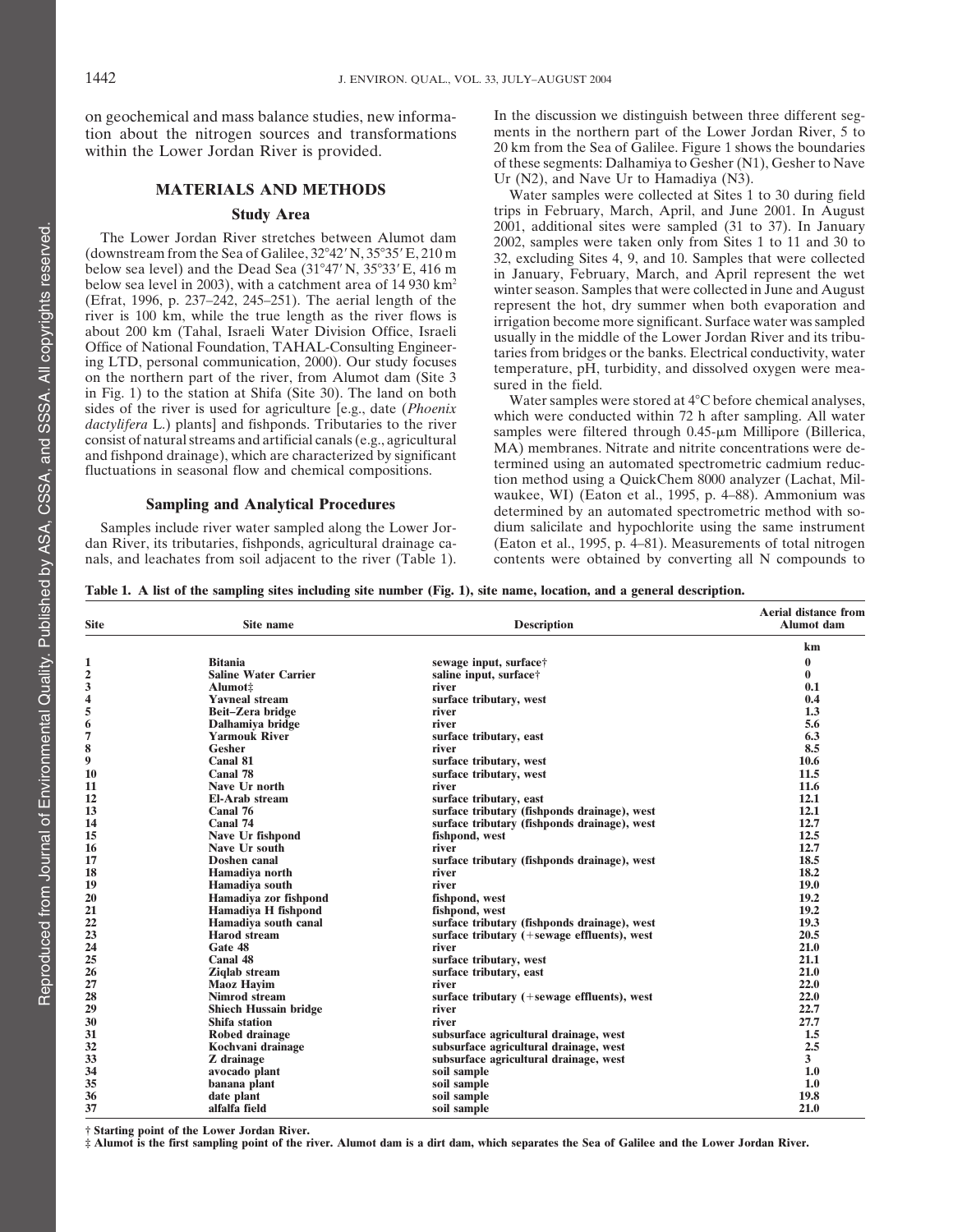ammonium using a single digestion with  $H_2SO_4-H_2O_2$  without prior filtration (Thomas et al., 1967), and subsequent determination of inorganic ammonium concentrations. Precision of the nitrogen compound analysis was  $\pm 5\%$  based on standard Accuracy and precision of the measurements were assured calibration. Total organic carbon (TOC) was measured using by repeated analyses of laboratory internal analyzer (Shimadzu, Kyoto, Japan). All determinations of C tories, Haifa, Israel. Sulfate and chloride concentrations were ic measurement was found to be better than  $\pm 0.8\%$  for  $\delta^{18}O$  determined at the Geological Survey of Israel using ion chro- (NO<sub>3</sub>), as determined by d determined at the Geological Survey of Israel using ion chromatography.

Discharge measurements in the Lower Jordan River and<br>tributaries were made with a portable acoustic Doppler veloci-<br>meter (3D Argonaut-ADV; SonTek/YSI, San Diego, CA) and<br>a portable electromagnetic current meter (2000 Florate was obtained by integrating the measured velocity across the stream using a power law curve fit and first-order Simpson integration. The flow rate measurement uncertainty was 10%. A detailed description is given by Holtzman (2003).

### **Isotopic Analyses**

One to two liters of water were collected for the determination of the isotopic composition of nitrate ( $\delta^{15}N$  and  $\delta^{18}O$ ). Filtered water samples were passed through a cation exchange resin (2 mL of 50W-X4, H<sup>+</sup> form; Bio-Rad Laboratories, Hercules, CA) and subsequently through an anion exchange resin  $(2 \text{ mL AG } 1\text{-X8} \text{ resin}$ ,  $Cl^-$  form; Bio-Rad Laboratories) at a rate of  $5 \text{ mL min}^{-1}$ . The anion exchange resins containing the nitrate were stored at  $4^{\circ}$ C in darkness until further processing in the Isotope Science Laboratory at the University of Calgary, Alberta, Canada. Nitrate was eluted and converted to  $AgNO<sub>3</sub>$ using a procedure published by Silva et al. (2000) with modifications described by Mayer et al. (2002). Approximately 1 L of water was collected for determination of nitrogen isotope ratios of ammonium (for January 2002 samples only). Samples were filtered and processed based on the techniques described in Lehmann et al. (2001) and Velinsky et al. (1989). Nitrogen isotope ratios of nitrate and ammonium are given in the usual notation:

$$
\delta^{15}N\,\,(\%) = \left[\frac{(^{15}N/^{14}N)_{\text{sample}}}{(^{15}N/^{14}N)_{\text{standard}}} - 1\right] \times 1000\quad \, [1a]
$$

where <sup>15</sup>N/<sup>14</sup>N is the isotope ratio in the sample and in atmospheric  $N_2$  (used as the reference standard), respectively. Nitrogen isotope ratios were determined on  $N_2$  after thermal decomposition of the sample material in an elemental analyzer (NA 1500; Carlo Erba, Milan, Italy) and subsequent continuous-flow isotope ratio mass spectrometry (IRMS). The  $\delta^{15}N$ values for all samples were calibrated against international reference materials (IAEA N1 and N2). The reproducibility of nitrate and ammonium extraction, gas preparation, and mass spectrometric measurement was better than  $\pm 0.3\%$  for all  $\delta^{15}$ N determinations.

Measurements of oxygen isotope ratios in nitrate were conducted on CO gas after pyrolysis of AgNO<sub>3</sub> in a Finnigan MAT<br>TC/EA (Thermo Electron, Bremen, Germany) at 1350°C and<br>subsequent continuous-flow IRMS. Results are expressed in<br>the river water versus aerial distance from Al

$$
\delta^{18}O\,\,(\mathrm{NO_3})\,\,(\%) = \left[\frac{(^{18}O/^{16}O)_\mathrm{sample}}{(^{18}O/^{16}O)_\mathrm{standard}} - 1\right] \times 1000\quad \text{[1b]}
$$

calibration. Total organic carbon (TOC) was measured using by repeated analyses of laboratory internal and international unfiltered samples analyzed by a TOC 5000A organic carbon reference materials such as IAEA-NO-3, whic reference materials such as IAEA-NO-3, which had a mean  $\delta^{18}O(NO_3)$  value of  $+23.0 \pm 0.7\%$  ( $n = 12$ ). The reproducibiland N concentrations were performed in the Technion labora- ity of nitrate extraction, gas preparation, and mass spectromet-

### **RESULTS AND DISCUSSION**

**Flow Rate Measurements**<br>Discharge measurements in the Lower Jordan River and<br>Discharge measurements in the Lower Jordan River and<br> $\frac{1}{1}$  tains high concentrations of nitrate, nitrite, and ammo-



and N3). Site numbers are shown at the top.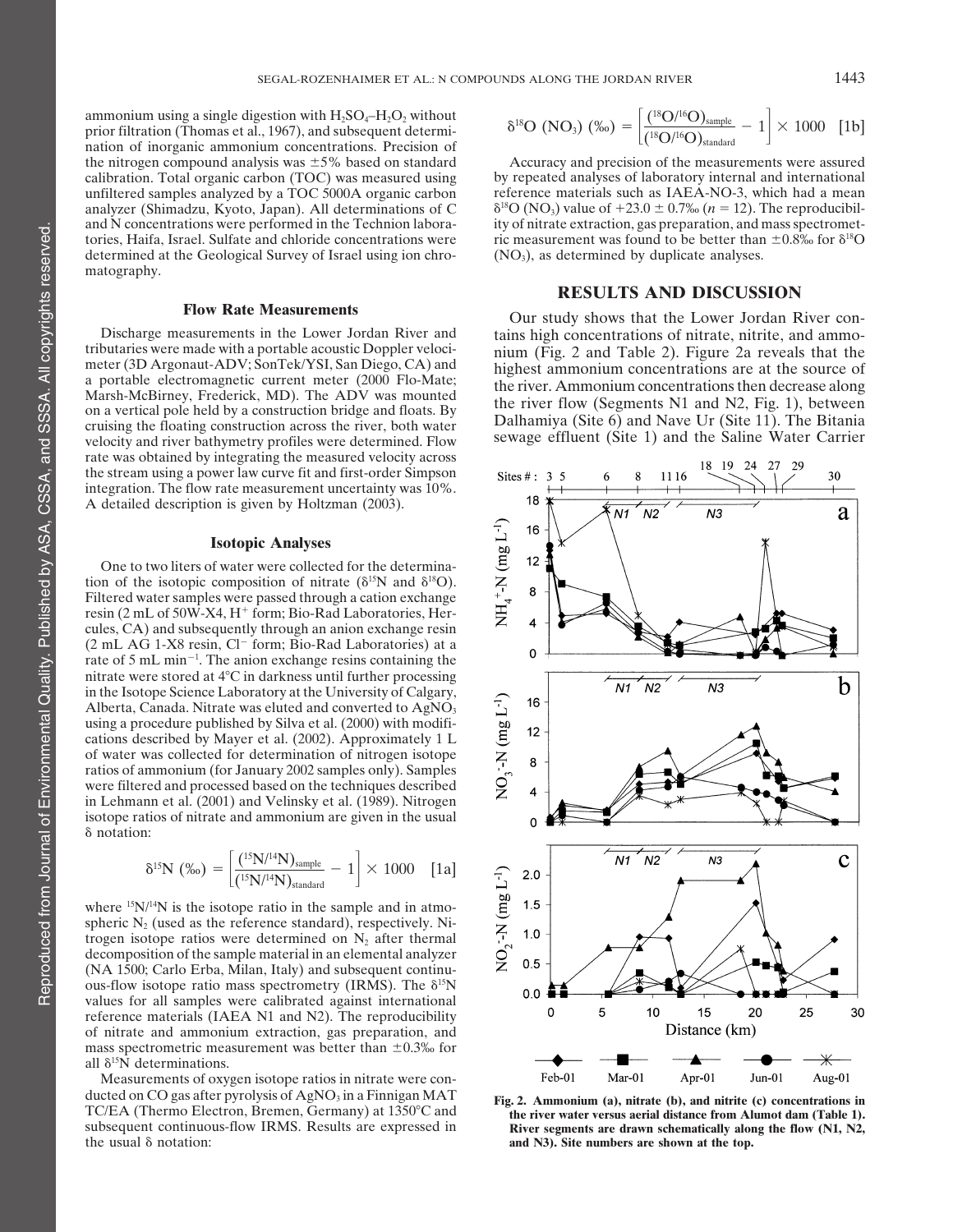| Date             | O†                       | $Cl^-$ | $SO_4^{2-}$ | $NH4-N$                                                | $NO3 - N$                               | $NO2-N$      | <b>Total N</b>           | TOC:                     | $\delta^{15}$ N§ |
|------------------|--------------------------|--------|-------------|--------------------------------------------------------|-----------------------------------------|--------------|--------------------------|--------------------------|------------------|
|                  | $L s^{-1}$               |        |             |                                                        | mg $L^{-1}$ $\overline{\qquad \qquad }$ |              |                          | mg C $L^{-1}$            | $\%$ o           |
|                  |                          |        |             | Dalhamiya bridge (Site 6; N1 input segment)            |                                         |              |                          |                          |                  |
| Feb. 2001        | 671                      | 1983   | 250         | 5.4                                                    | 1.6                                     | 0.0          | 22                       | 11                       | 9.1              |
| Mar. 2001        | 921                      | 1950   | 220         | 7.5                                                    | 1.3                                     | 0.0          | 21                       | 11                       | <b>NA</b>        |
| Apr. 2001        | 757                      | 2140   | 230         | 6.0                                                    | 1.5                                     | 0.8          | $\qquad \qquad -$        | 9                        | 2.2              |
| <b>June 2001</b> | 659                      | 2100   | 198         | 6.8                                                    | 0.1                                     | 0.0          | 57                       | 13                       | 4.5              |
| Aug. 2001        | 676                      | 2097   | 190         | 18.7                                                   | 0.1                                     | 0.0          | 89                       | 10                       | $-0.1$           |
| Jan. 2002        | $\overline{\phantom{0}}$ | 1959   | 240         | 54.0                                                   | 0.1                                     | $\mathbf{0}$ | $\overline{\phantom{0}}$ | $\qquad \qquad -$        | 15.8¶/9.7        |
|                  |                          |        |             | Gesher (Site 8; N1 output and N2 input segments)#      |                                         |              |                          |                          |                  |
| Feb. 2001        | 671                      | 1941   | 275         | 3.1                                                    | 5.1                                     | 1.0          | 23                       | 13                       | 16.2             |
| Mar. 2001        | 921                      | 2160   | 270         | 3.7                                                    | 6.4                                     | 0.4          | 14                       | 9                        | 6.0              |
| Apr. 2001        | 757                      | 2225   | 260         | 2.4                                                    | 7.4                                     | 0.8          | 5                        | 8                        | 6.4              |
| <b>June 2001</b> | 659                      | 2177   | 224         | 2.9                                                    | 4.3                                     | 0.1          | 13                       | 13                       | 12.1             |
| Aug. 2001        | 676                      | 2195   | 220         | 5.1                                                    | 3.5                                     | 0.2          | 10                       | 9                        | 4.3              |
| Jan. 2002        | Ξ.                       | 1994   | 276         | 1.0                                                    | 4.7                                     | 1.2          | $\overline{\phantom{0}}$ | Ξ.                       | 39.7¶/12.8       |
|                  |                          |        |             | Nave Ur north (Site 11; N2 output segment)             |                                         |              |                          |                          |                  |
| Feb. 2001        | 839                      | 1890   | 372         | 2.4                                                    | 5.3                                     | 0.9          | 10                       | 10                       | 15.7             |
| Mar. 2001        | 995                      | 2040   | 410         | 1.7                                                    | 6.7                                     | 0.1          | 32                       | 10                       | 8.6              |
| Apr. 2001        | 862                      | 2120   | 370         | 0.2                                                    | 9.6                                     | 1.3          | 9                        | 8                        | 16.5             |
| <b>June 2001</b> | 1087                     | 2056   | 317         | 0.5                                                    | 4.7                                     | 0.2          | 15                       | 12                       | 19.3             |
| Aug. 2001        | 808                      | 2240   | 300         | 1.4                                                    | 2.3                                     | 0.1          | $\overline{\mathbf{4}}$  | 15                       | 10.7             |
| Jan. 2002        | $\overline{\phantom{0}}$ | 1872   | 400         | 0.6                                                    | 4.3                                     | 0.6          | $\overline{\phantom{0}}$ | $\overline{\phantom{0}}$ | 25.5¶/14.7       |
|                  |                          |        |             | Nave Ur south (Site 16; N3 input segment)††            |                                         |              |                          |                          |                  |
| Feb. 2001        | 759                      | 1599   | 380         | 4.3                                                    | 5.3                                     | 0.1          | 24                       | 9                        | 15.4             |
| Mar. 2001        | 819                      | 1850   | 390         | 1.3                                                    | 5.0                                     | 0.0          | $7\phantom{.0}$          | 11                       | 14.3             |
| Apr. 2001        | 747                      | 1635   | 370         | 1.4                                                    | 6.1                                     | 1.9          | 85                       | 7                        | 12.7             |
| <b>June 2001</b> | 825                      | 1755   | 359         | 0.2                                                    | 6.1                                     | 0.4          | 7                        | 138                      | 17.3             |
| Aug. 2001        | 480                      | 1965   | 330         | 0.7                                                    | 3.0                                     | 0.0          | 58                       | 9                        | 17.0             |
|                  |                          |        |             | Hamadiya south (Site 19; N3 output segment) $\ddagger$ |                                         |              |                          |                          |                  |
| Feb. 2001        | 1109                     | 1493   | 460         | 2.6                                                    | 9.1                                     | 1.5          | 18                       | 10                       | 16.4             |
| <b>Mar. 2001</b> | 984                      | 1700   | 490         | 3.0                                                    | 10.5                                    | 0.5          | 23                       | 11                       | 14.0             |
| Apr. 2001        | 787                      | 1690   | 475         | 0.3                                                    | 12.8                                    | 2.2          | 12                       | 10                       | 14.0             |
| <b>June 2001</b> | 1073                     | 1806   | 433         | 0.0                                                    | 4.0                                     | 0.0          | 4                        | 15                       | 19.5             |
| Aug. 2001        | 480                      | 1724   | 370         | 0.2                                                    | 2.5                                     | 0.0          | $\overline{2}$           | 11                       | 21.3             |

**Table 2. Flow rate, concentration of chloride, sulfate, ammonium, nitrate, nitrite, total N, total organic carbon, and 15N values of ammonium and nitrate at different river sites and segments.**

**† Flow rate was measured by Holtzman (2003).**

**‡ Total organic carbon.**

§ All measured  $\delta^{15}N$  values represent  $\delta^{15}N$  (NO<sub>3</sub>) unless otherwise specified.

**¶ 15N (NH4) values. All samples were processed according to Velinsky et al. (1989).**

**# Flow rate in Gesher was measured upstream from the pumping station, and thus, equals Dalhamiya flow rate.**

**†† Flow rate in Nave Ur south was measured downstream from pumping stations of Nave Ur north and south and includes the El-Arab stream discharge. ‡‡ Flow rate in Hamadiya south was measured downstream from pumping stations of Hamadiya north and south.**

(Site 2) are the main contributors of ammonium and segments: Dalhamiya to Gesher (N1), Gesher to Nave organic N to the river system (Table 3). Our analysis  $U_r(N2)$ , and Nave Ur to Hamadiya (N3). In most cases,  $L^{-1}$  of total nitrogen, mostly as ammonium ( $\geq 50\%$  of total N) and TOC of 75 to 187 mg C  $L^{-1}$ . The pH values<br>along the river were around 8 and water temperature  $L^{-1}$ , with little variation as a function of depth within in Bitania (49 to 82 mg N L<sup>-1</sup>; Table 3) are similar to<br>those of poorly treated sewage water (Feigin et al., 1991,<br>p. 28, 62). Despite mixing with the Saline Water Carrier,<br>high ammonium concentrations varying between 11 river (at Alumot, Site 3, downstream from the mixing location of Bitania and the Saline Water Carrier). Fig- **Isotopic Compositions** ures 2b and 2c show that the concentrations of nitrate<br>
and nitrite increased along the three river segments and<br>
that nitrate concentrations in February through April Figures 2 and 3 and Tables 2 and 3 show that most that nitrate concentrations in February through April Figures 2 and 3 and Tables 2 and 3 show that most<br>were generally higher than those in the summer months of the variations in the concentrations of nitrogen comwere generally higher than those in the summer months

organic N to the river system (Table 3). Our analysis Ur (N2), and Nave Ur to Hamadiya (N3). In most cases, shows that the Bitania inflow contains 50 to 194 mg N the known monitored nitrate fluxes from the surface the known monitored nitrate fluxes from the surface tributaries were insufficient to explain the variations of nitrate concentrations observed along the river (Table 3). along the river were around 8 and water temperature For example, in April 2001, the nitrate concentration varied between 20 and 30°C. The range of dissolved in Canal 81 (Site 9) was similar to that in the Jordan varied between 20 and 30°C. The range of dissolved in Canal  $\hat{8}1$  (Site 9) was similar to that in the Jordan oxygen along Segments N1, N2, and N3 was 3 to 6 mg River, but nitrate concentrations continued to rise after River, but nitrate concentrations continued to rise after  $L^{-1}$ , with little variation as a function of depth within<br>the confluence (Fig. 2b). In March 2001, the nitrate<br>the water column. The ammonium concentrations found<br>in Bitania (49 to 82 mg N L<sup>-1</sup>; Table 3) are similar to

of June and August. pounds and in their isotopic compositions occur along We conducted mass-balance calculations along three Segments N1 and N2. While nitrate concentration in-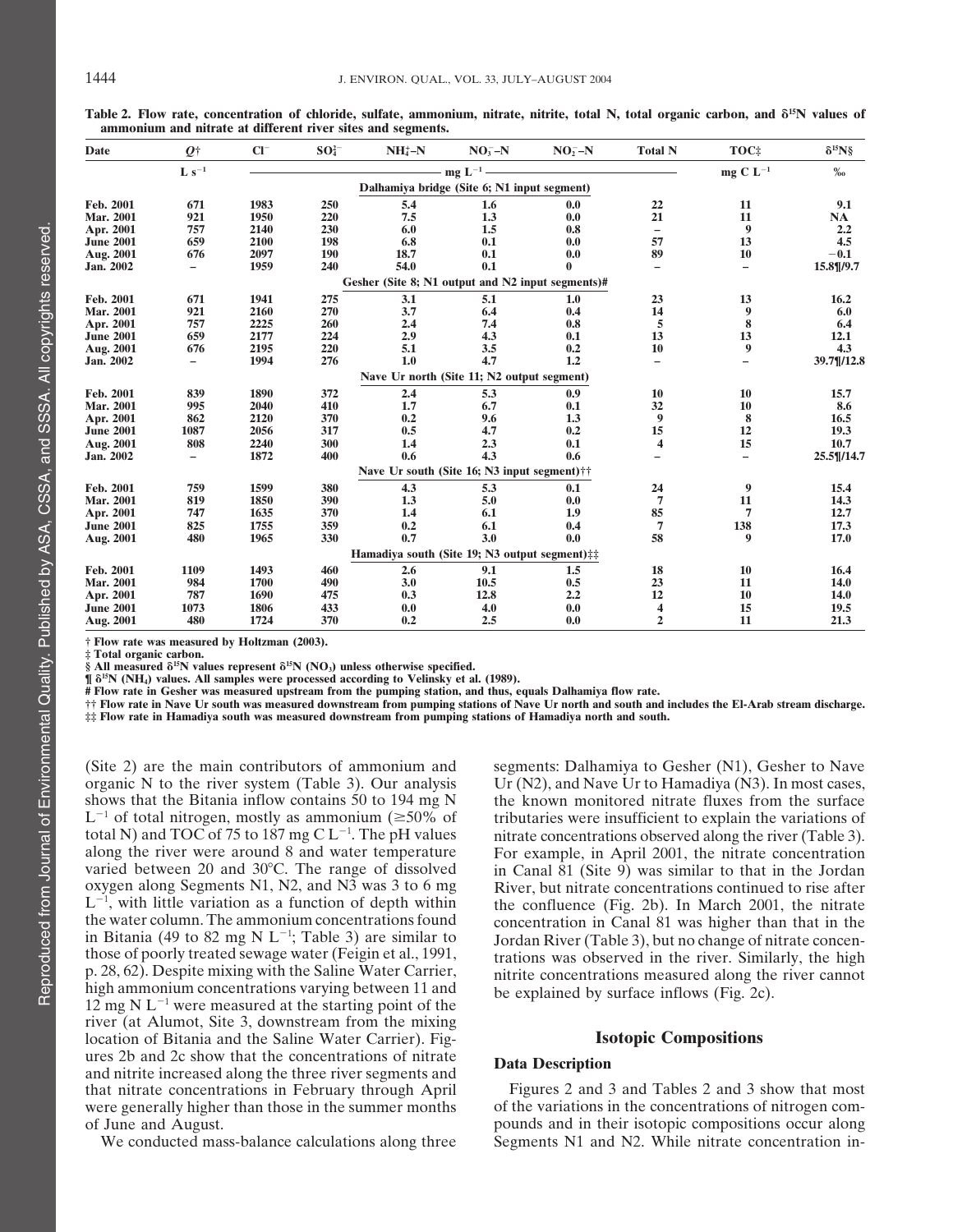| Date             | $Q^+$             | $Cl^-$                   | $SO_4^{2-}$              | $NH4+-N$ | $NO3 - N$                                            | $NO2 - N$ | <b>Total N</b>           | TOC‡                     | $\delta^{15}$ N§ |
|------------------|-------------------|--------------------------|--------------------------|----------|------------------------------------------------------|-----------|--------------------------|--------------------------|------------------|
|                  | $L s^{-1}$        |                          |                          |          | $mg L^{-1}$                                          |           |                          | mg C $L^{-1}$            | $\%$             |
|                  |                   |                          |                          |          | Bitania (Site 1)                                     |           |                          |                          |                  |
| Feb. 2001        | 300¶              | 442                      | 96                       | 49.5     | 0.0                                                  | 0.0       | 49                       | 75                       | NA#              |
| <b>Mar. 2001</b> | 300¶              | 245                      | 95                       | 58.2     | 0.0                                                  | 0.0       | 71                       | 107                      | <b>NA</b>        |
| Apr. 2001        | 300¶              | 474                      | 88                       | 82.0     | 0.9                                                  | 0.0       | $\overline{\phantom{0}}$ | 91                       | $8.3$ ††/2.2     |
| <b>June 2001</b> | 300¶              | $\overline{\phantom{a}}$ | $\overline{\phantom{0}}$ | 80.0     | 1.4                                                  | 0.6       | 129                      | 187                      | $9.4$ ††/2.1     |
| Aug. 2001        | 300¶              | 467                      | 85                       | 74.5     | 1.0                                                  | 1.0       | 194                      | 148                      | $8.1 + 1/3.2$    |
| Jan. 2002        | 300¶              | $\overline{\phantom{m}}$ | $\overline{\phantom{0}}$ | 6.5      | 2.3                                                  | 1.0       | $\overline{\phantom{0}}$ | $\overline{\phantom{a}}$ | $-15.1$          |
|                  |                   |                          |                          |          | <b>Saline Water Carrier (Site 2)</b>                 |           |                          |                          |                  |
| Feb. 2001        | 600¶              | 2765                     | 180                      | 11.1     | 0.6                                                  | 0.0       | 22                       | 12                       | 5.2              |
| <b>Mar. 2001</b> | 600¶              | 2210                     | 165                      | 5.1      | 0.0                                                  | 0.0       | 17                       | 14                       | <b>NA</b>        |
| Apr. 2001        | 600¶              | 2395                     | 173                      | 2.5      | 2.9                                                  | 0.0       | 30                       | 9                        | 4.3              |
| <b>June 2001</b> | 600¶              | 2000                     | 146                      | 5.3      | 0.1                                                  | 0.0       | 10                       | 12                       | 8.1              |
| Aug. 2001        | 600¶              | 2464                     | 170                      | 6.1      | 1.4                                                  | 0.0       | 77                       | 10                       | <b>NA</b>        |
| <b>Jan. 2002</b> | 600¶              | 2003                     | 155                      | 0.2      | 5.7                                                  | 0.0       | $\overline{\phantom{0}}$ | $\overline{\phantom{0}}$ | 10.9++/11.3      |
|                  |                   |                          |                          |          | <b>Yavneal stream (Site 4)</b>                       |           |                          |                          |                  |
| Feb. 2001        | $60 - 100$        | 247                      | 95                       | 0.0      | 12.5                                                 | 0.0       | 22                       | 4                        | 4.5              |
| Mar. 2001        | $60 - 100$        | 245                      | 95                       | 0.5      | 11.6                                                 | 0.0       | $\overline{\phantom{0}}$ | 5                        | 4.6              |
| Apr. 2001        | $60 - 100$        | 235                      | 97                       | 0.0      | 10.2                                                 | 0.0       | 10                       | 6                        | 4.8              |
| <b>June 2001</b> | $60 - 100$        | 233                      | <b>100</b>               | 0.0      | <b>10.0</b>                                          | 0.0       | 62                       | 6                        | 5.5              |
| Aug. 2001        | $60 - 100$        | 211                      | 97                       | 0.2      | 16.3                                                 | 0.0       | 6                        | 5                        | 5.0              |
|                  |                   |                          |                          |          | Yarmouk River (Site 7; N1 surface tributary segment) |           |                          |                          |                  |
| Feb. 2001        | $\bf{0}$          | 823                      | 515                      | 0.5      | 5.6                                                  | 0.0       | 5                        | 6                        | 11.7             |
| <b>Mar. 2001</b> | $\bf{0}$          | 1330                     | 853                      | 0.3      | 4.4                                                  | 0.0       | 9                        | 6                        | 15.5             |
| Apr. 2001        | $\bf{0}$          | 1240                     | 815                      | 0.0      | 4.0                                                  | 0.0       | $\overline{7}$           | $\overline{7}$           | 14.7             |
| <b>June 2001</b> | $\bf{0}$          | 1546                     | 1083                     | 0.0      | 4.1                                                  | 0.0       | 20                       | 13                       | 17.2             |
| Aug. 2001        | $\bf{0}$          | 3083                     | 2390                     | 0.0      | 5.0                                                  | 0.0       | 78                       | 10                       | 16.7             |
| Jan. 2002        | $\qquad \qquad -$ | 1100                     | 680                      | 0.1      | 5.6                                                  | 0.0       | $\overline{\phantom{0}}$ | -                        | 12.2             |
|                  |                   |                          |                          |          | Canal 81 (Site 9; N2 surface tributary segment)      |           |                          |                          |                  |
| Feb. 2001        | 68                |                          |                          |          |                                                      |           | $\overline{\phantom{0}}$ | -                        |                  |
| <b>Mar. 2001</b> | 155               | 1940                     | 260                      | 2.7      | 8.8                                                  | 0.6       | 11                       | 14                       | 12.0             |
| Apr. 2001        | 122               | 1890                     | 520                      | 1.0      | 7.5                                                  | 1.1       | 7                        | 16                       | <b>NA</b>        |
| <b>June 2001</b> | 79                | 1700                     | 502                      | $\bf{0}$ | 1.5                                                  | 0.0       | 6                        | 20                       | 12.4             |
| Aug. 2001        | 9                 | 2883                     | 246                      | 1.0      | 1.0                                                  | 0.0       | 8                        | 28                       | 4.8              |
|                  |                   |                          |                          |          | Canal 78 (Site 10; N2 surface tributary segment)     |           |                          |                          |                  |
| Feb. 2001        | 31                | $\overline{\phantom{a}}$ |                          |          | $\overline{\phantom{0}}$                             |           | $\overline{\phantom{0}}$ | $\overline{\phantom{0}}$ |                  |
| <b>Mar. 2001</b> | 21                | 1905                     | 1250                     | 0.6      | 3.3                                                  | 0.0       | 11                       | 14                       | 13.4             |
| Apr. 2001        | 44                | 1910                     | 1050                     | $\bf{0}$ | 1.3                                                  | 0.0       | 3                        | 9                        | 13.3             |
| <b>June 2001</b> | 222               | 2221                     | 405                      | 1.0      | 0.7                                                  | 0.0       | 7                        | 17                       | <b>NA</b>        |
| Aug. 2001        | 5                 | 2560                     | 422                      | 3.7      | $\bf{0}$                                             | 0.0       | 6                        | 12                       | <b>NA</b>        |
|                  |                   |                          |                          |          | Harod stream (Site 23)                               |           |                          |                          |                  |
| Feb. 2001        | 260               | 1545                     | 193                      | 5.5      | 2.6                                                  | 0.0       | 11                       | 10                       | 7.7              |
| <b>Mar. 2001</b> | 260               | 1750                     | 180                      | 7.3      | 2.1                                                  | 0.0       | 16                       | 15                       | 9.6              |
| Apr. 2001        | 260               | <b>1700</b>              | 185                      | 5.9      | 2,2                                                  | 0.0       | 20                       | 8                        | 8.9              |
|                  |                   | 1578                     | 203                      | 1.5      | 2.1                                                  | 0.0       | 5                        | 13                       | 11.3             |
| <b>June 2001</b> | 260               |                          |                          |          |                                                      |           | $\overline{2}$           | 22                       | 3.0              |

**Table 3. Flow rate, concentration of chloride, sulfate, ammonium, nitrate, nitrite, total N, total organic carbon, and 15N values of ammonium and nitrate as measured at the river tributaries.**

**Total organic or** 

§ All measured  $\delta^{15}N$  values represent  $\delta^{15}N$  (NO<sub>3</sub>) unless otherwise specified.

**¶ Flow rate represents an average based on the Israeli Hydrological Service measurements. The Saline Water Carrier discharges 20 106 m3 yr<sup>1</sup> , Bitania** discharges  $10 \times 10^6$  m<sup>3</sup> yr<sup>-1</sup>, and Yavneal stream discharges  $\tilde{2}-3 \times 10^6$  m<sup>3</sup> yr<sup>-1</sup>.

**# Not available.**

**†† 15N (NH4) values. All samples were processed according to Velinsky et al. (1989), except from Bitania samples, which were processed according to a procedure described by Lehmann et al. (2001).**

creases (Fig. 2b), ammonium decreases (Fig. 2a), and 20‰. Downstream from N2,  $\delta^{15}N$  (NO<sub>3</sub>) values remain both  $\delta^{15}N$  (NO<sub>3</sub>) and  $\delta^{15}N$  (NH<sub>4</sub>) values increase (Fig. 3a). high and almost constant. The  $\delta^{15}N$ both  $\delta^{15}N$  (NO<sub>3</sub>) and  $\delta^{15}N$  (NH<sub>4</sub>) values increase (Fig. 3a). <br>Figure 3a shows that the source waters of the Lower creased markedly from 15.8‰ at 1.3 km to nearly 40‰ Jordan River (Site 3) are characterized by  $\delta^{15}N(NO_3)$  at 8.5 km. Figure 3b shows that  $\delta^{18}O(NO_3)$  values were values of 0 to  $6\%$  and  $\delta^{15}N(NH_4)$  values of 10 to 16‰ enerally lower than 13‰ and, for the most pa values of 0 to 6‰ and  $\delta^{15}N$  (NH<sub>4</sub>) values of 10 to 16‰. generally lower than 13‰ and, for the most part, did Whereas the Bitania effluent (Site 1) has low  $\delta^{15}N$  (NO<sub>3</sub>) not vary much with distance. Such oxygen is Whereas the Bitania effluent (Site 1) has low  $\delta^{15}N(NO_3)$  not vary much with distance. Such oxygen isotope com-<br>values (approximately 3‰) and relatively high  $\delta^{15}N(NH_4)$  positions are typical for nitrate derived fro values (approximately 3‰) and relatively high  $\delta^{15}N(NH_4)$  positions are typical for nitrate derived from nitrifica-<br>values (approximately 9‰), the Saline Water Carrier tion processes in manure, sewage, or soils (Mayer values (approximately 9‰), the Saline Water Carrier tion processes in manuform in manuform in manuform  $\delta^{15}N$  (NO<sub>2</sub>) values al., 2002). (Site 2) is characterized by higher  $\delta^{15}N$  (NO<sub>3</sub>) values (11.3‰) and a similar  $\delta^{15}N$  (NH<sub>4</sub>) value (10.9‰). The (11.3‰) and a similar  $\sigma$  is  $(1.14)$  value  $(1.55\%)$ . The **Nitrification** river  $\delta^{15}N$  (NO<sub>3</sub>) values increased initially along Segment N1 (from a range of 2–9‰ to 4–16‰), and then The process of nitrification often proceeds with isotofurther downstream along N2 to values between 9 and pic fractionation (e.g., Mariotti et al., 1981) with the

creased markedly from 15.8‰ at 1.3 km to nearly 40‰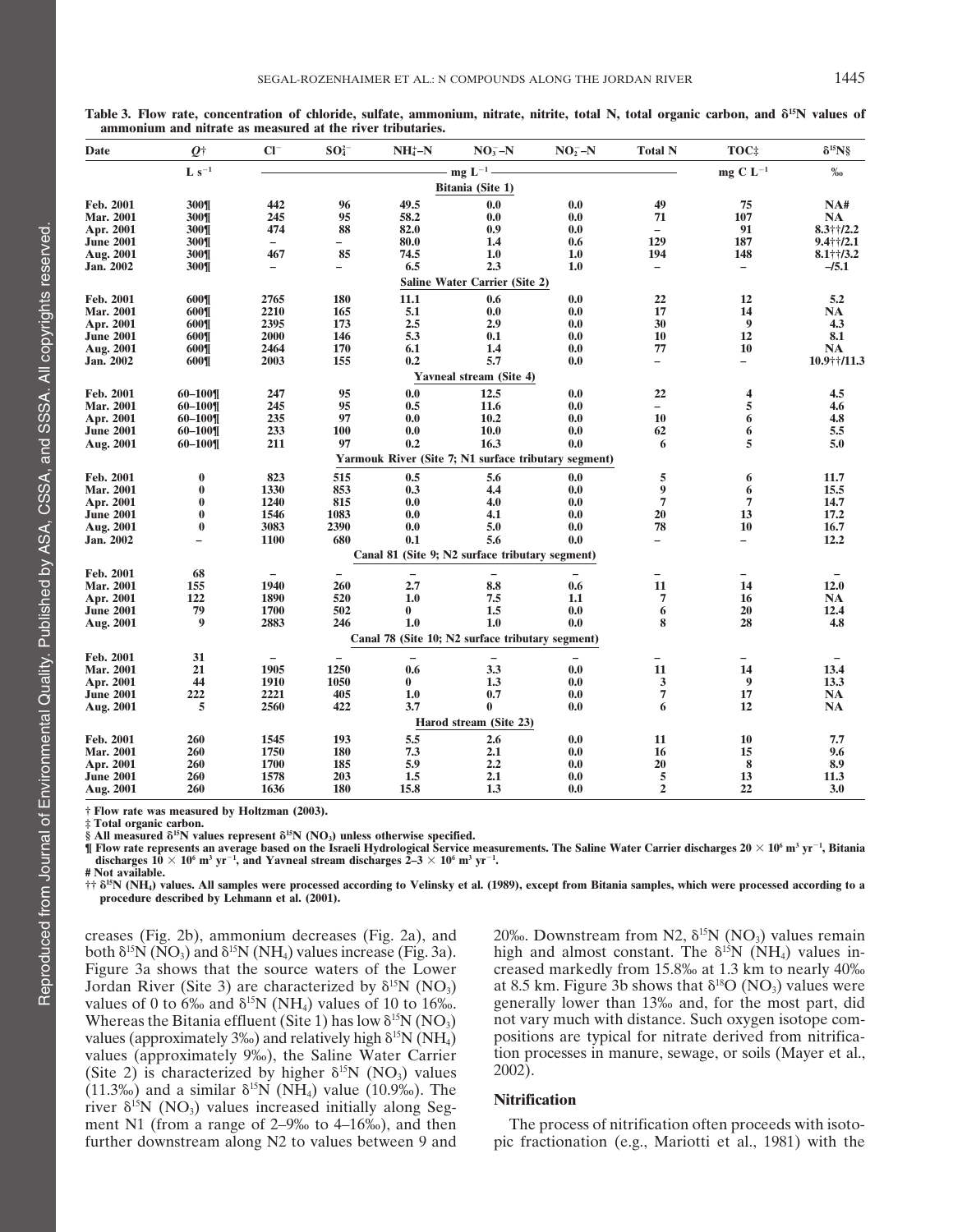

leaving the remaining ammonium enriched in  $15N$  (Kendall, 1998; Shearer and Kohl, 1986; Nadelhoffer and Fry, 1994). If this process progressively continues in a closed **Mixing** system,  $\delta^{15}$ N values of the nitrate will approach those of  $W_{0,0}$ system, 8<sup>5%</sup> Values of the nitrice will approach those of<br>system (Shavit et al., 2002; Holtzman,<br>system). Our data suggest that the increase of  $8^{18}$ N val-<br>system). Our data suggest that the increase of  $8^{18}$ N val-<br>s



**Fig. 4. The 15N (NO3) values in the Jordan River, the Yarmouk River, and other inflows versus nitrate concentrations. Data are**

**tinuous increase of nitrate and the high**  $\delta^{15}N$  **(NO<sub>3</sub>) val**ues. This indicates that in addition to nitrification, mixlight isotope <sup>14</sup>N preferentially accumulating in nitrate, ing processes influence the river nitrate concentration leaving the remaining ammonium enriched in <sup>15</sup>N (Ken- and its isotopic values.

The variations in ammonium and nitrate concentra-<br>tions and higher  $\delta^{15}N (NO_3)$  values than those of<br>shown in Fig. 2a and 2b) support our mechanistic expla-<br>trate concentrations and lower  $\delta^{15}N (NO_3)$  values than shown in Fig. 2a and 2b) support our mechanistic expla-<br>nation that nitrification is a predominant process along the Jordan River water at Shifa (Point B). This demonnation that nitrification is a predominant process along the Jordan River water at Shifa (Point B). This demon-<br>Segments N1 and N2. However, along Segment N3 strates that, although mixing provides a possible expla-Segments N1 and N2. However, along Segment N3 strates that, although mixing provides a possible expla-<br>downstream from Site 11 (and to some extent along anation for the trend shown in Fig. 4, it is not the only nation for the trend shown in Fig. 4, it is not the only Segment N2), the concentration of ammonium is often mechanism. We therefore suggest that a combination too low to provide a complete explanation for the con- of mixing (between river water and the nonpoint source)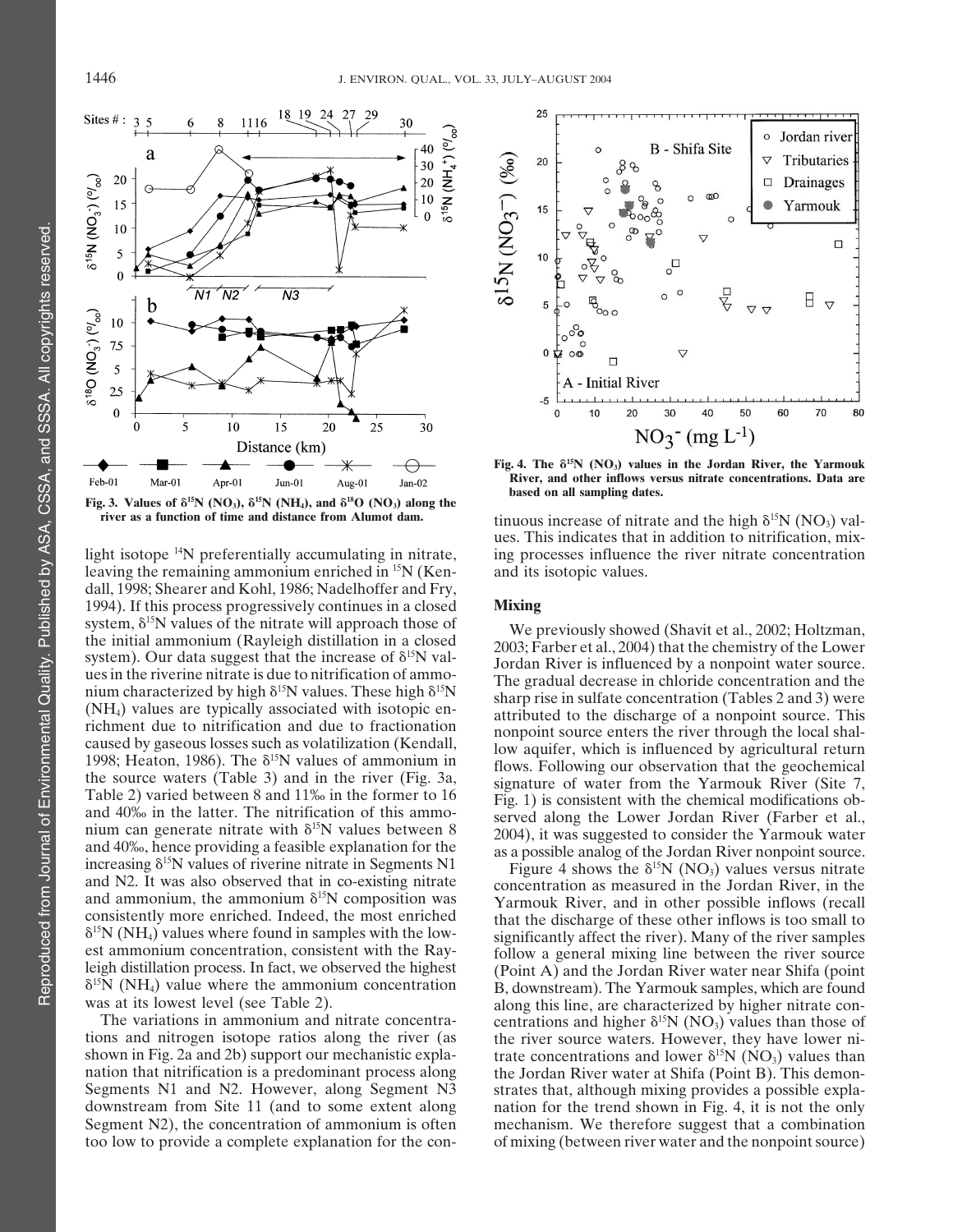and in-stream nitrification of 15N-enriched ammonium The following steady-state transport equations pro-

## **Denitrification**

Although denitrification in natural systems may provide an explanation for increasing  $\delta^{15}N$  (NO<sub>3</sub>) values (Kendall, 1998; Kellman and Hillaire-Marcel, 1998), our results are not consistent with possible water column<br>dentitivation since pitrate concentrations should de-<br>where *V* is the mean river velocity (m d<sup>-1</sup>),  $C^{\text{A}}$  and  $\alpha$  denitrification, since nitrate concentrations should decrease rather than increase concomitantly with  $\delta^{15}N$  (NO<sub>3</sub>) (Fig. 4). Moreover, during microbial denitrifica-

Nitrogen losses to the gas phase may affect the nitro- man, 2003) and was therefore neglected. gen concentration in the river. It is also known that Nitrification in shallow streams (0.06–3 m) with low rivers with high N concentration release significant amounts of  $N_2O$  into the atmosphere through nitrification and denitrification (McMahon and Dennehy, 1999; should not be disregarded. Freney et al.  $(1983)$  showed River,  $\Gamma$  was expressed as: that the equilibrium ratio of ammonia to ammonium is<br>about 1:10 when the pH is around 8. As this is the pH<br>we have measured along the Jordan River, losses due where  $k_A$  is a rate constant (d<sup>-1</sup>). we have measured along the Jordan River, losses due where  $k_A$  is a rate constant  $(d^{-1})$ .<br>to ammonia volatilization are likely to occur. The vola-<br>Holtzman (2003) obtained detailed water and solute to ammonia volatilization are likely to occur. The vola-<br>
tilization of ammonia from the river water, which is mass balances for the three river segments. When intilization of ammonia from the river water, which is

Interpretation of the geochemical and isotopic data revealed that mixing and nitrification are the most significant processes affecting nitrogen compounds in the water column of the Lower Jordan River, and that min-<br>eralization and gaseous losses (e.g., NH<sub>3</sub>, N<sub>2</sub>O or N<sub>2</sub>) where  $Q_{\text{in}}$  (m<sup>3</sup> s<sup>-1</sup>) is the river discharge at the s<br>elected the considered In the following means water column of the Eower Jordan Kiver, and that film-<br>eralization and gaseous losses (e.g., NH<sub>3</sub>, N<sub>2</sub>O or N<sub>2</sub>) where  $Q_{in}$  (m<sup>3</sup> s<sup>-1</sup>) is the river discharge at the segment<br>input and  $Q_j$  is the nonpoint source disc transport equation to define and quantify the mecha-<br>nisms that govern the nitrogen budget in the Lower<br>Segment N1 Jordan River. Since the influx of water from nonpoint Our measurements show that the discharge of the

provides the best explanation for the trends shown in vide a first approximation for the concentration of am-Fig. 4. **monium (A)** and nitrate + nitrite (N) in the river water:

$$
-V\frac{\partial C^A}{\partial x} - \Gamma + \alpha + \beta^A = 0
$$
 [2]

$$
-V\frac{\partial C^N}{\partial x} - \Gamma + \beta^N = 0
$$
 [3]

 $C<sup>N</sup>$  are the concentrations of ammonium and nitrate + nitrite (mg N m<sup>-3</sup>),  $\Gamma$  is the net rate of ammonium (i) tion, both <sup>14</sup>N and <sup>16</sup>O are preferentially metabolized, consumption (and nitrate production) by nitrification causing an enrichment of the heavy isotones <sup>15</sup>N and (mg N m<sup>-3</sup> d<sup>-1</sup>),  $\alpha$  is the average rate of ne causing an enrichment of the heavy isotopes <sup>15</sup>N and  $(\text{mg N m}^{-3} d^{-1})$ ,  $\alpha$  is the average rate of net ammonium<br><sup>18</sup>O in the residual nitrate (Kendall, 1998; Mariotti et production (mineralization minus total gaseous los <sup>18</sup>O in the residual nitrate (Kendall, 1998; Mariotti et production (mineralization minus total gaseous losses),<br>al. 1981) Our results show however no correlation and  $\beta^A$  and  $\beta^N$  represent the inflow of ammonium an al., 1981). Our results show, however, no correlation and  $\beta^{\alpha}$  and  $\beta^{\beta}$  represent the inflow of ammonium and between  $\delta^{15}N$  (NO<sub>3</sub>) and  $\delta^{18}O$  (NO<sub>3</sub>) values. In addition, intrate  $\pm$  nitrite dissolved in w between  $\delta^{15}N(NO_3)$  and  $\delta^{18}O(NO_3)$  values. In addition,  $\delta^{15}N(NO_3)$  and  $\delta^{18}O(NO_3)$  values. In addition,  $\delta^{15}N(NO_3)$  and  $\delta^{18}O(NO_3)$  values. In addition,  $\delta^{15}O(NO_3)$  was source (SI units). The inflow source total discharge,  $Q_i$ , and the concentration of am-**Other Possible Nitrogen Transformations** monium or nitrate + nitrite,  $C_j$ , per unit volume. Hence,  $\beta = Q_j C_j / A L$ , where *L* is the segment length and *A* is Mineralization generates ammonium at the source of the average cross-sectional area of the river. Note that the Jordan River. Its role along other river segments the chemical composition of water from the nonpoint varies as a function of organic nitrogen content and source is the end result of the complex transformations varies as a function of organic nitrogen content and source is the end result of the complex transformations environmental conditions such as temperature, pH, and that occur along its flow path from its sources to the that occur along its flow path from its sources to the dissolved oxygen. The effect of evapotranspiration is small (Holtz-

mean velocities (approximately  $0.1 \text{ m s}^{-1}$ ) and continuous loads of unoxidized nitrogen is commonly described<br>by a first-order reaction model (McCutcheon, 1987). Cole and Caraco, 2001), and therefore,  $N_2O$  emissions Since these are the characteristics of the Lower Jordan

$$
\Gamma = k_{\rm A} C^{\rm A} \tag{4}
$$

already isotopically enriched due to nitrification, results cluding all known inputs and pumping rates and assuring in further isotope enrichment of the remaining ammo- a nearly steady state condition, the additional nonpoint nium because of the fractionation associated with the water source was quantified. It was shown that the river volatilization process. mean velocity under steady state conditions increases with distance due to the nonpoint water source. Assum-**Nitrogen Mass Balance** ing a uniform distribution of the nonpoint water source within each segment, *V* is approximated as:

$$
V(x) = \frac{Q_{\text{in}}}{A} + \frac{Q_j x}{A L}
$$
 [5]

sources is not uniformly distributed, solutions were ob- nonpoint source along Segment N1 is less than 10% of tained separately for each river segment. the river discharge, and therefore negligible (Holtzman,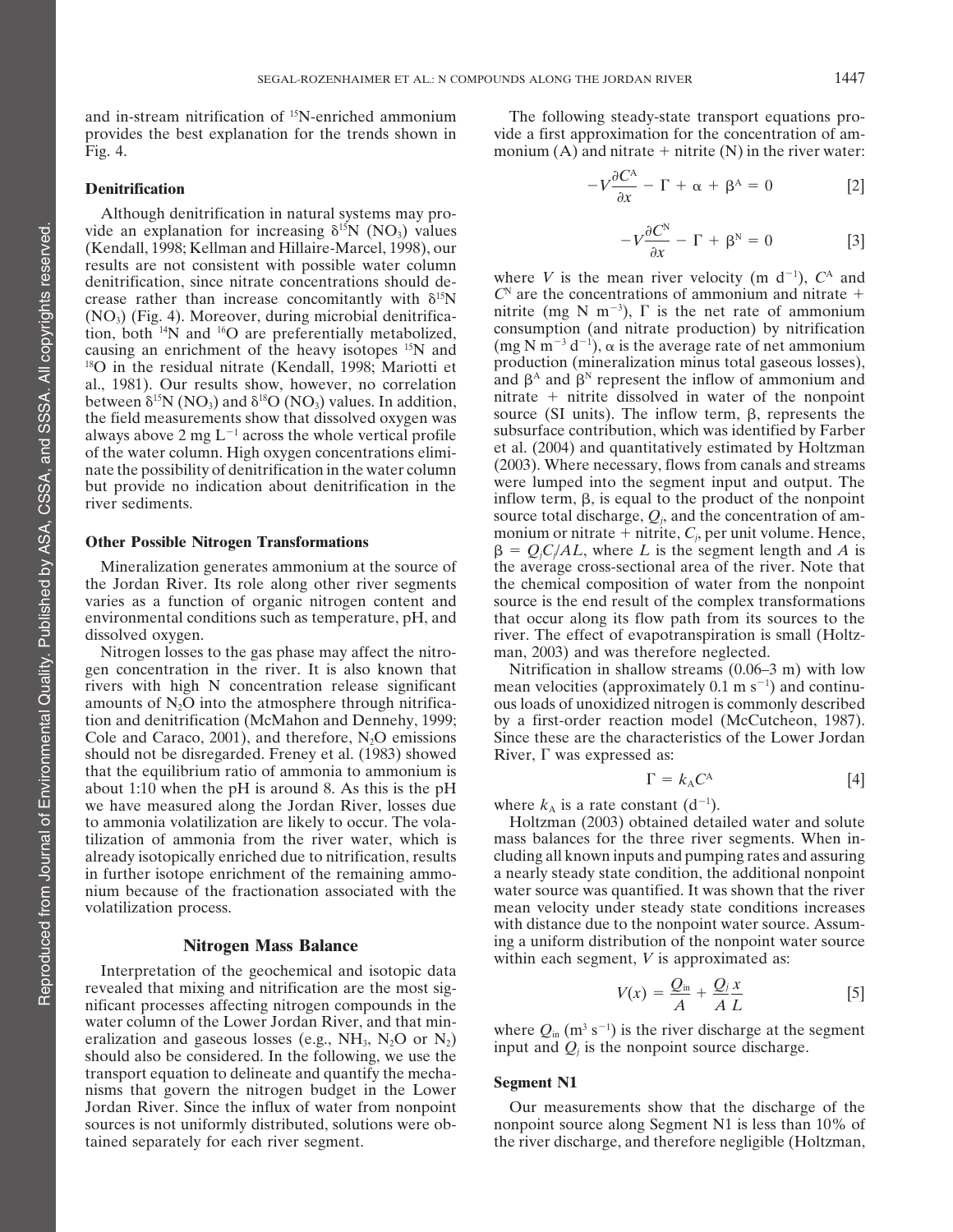| Date                          | $K_A$            | $\alpha$ auction (immeranzation minus total gaseous losses) ( $\alpha$ ), in<br>rate of ammonium consumption (and nitrate production) I |                                                                                                                                               |                                             |       |  |  |
|-------------------------------|------------------|-----------------------------------------------------------------------------------------------------------------------------------------|-----------------------------------------------------------------------------------------------------------------------------------------------|---------------------------------------------|-------|--|--|
| Feb. 2001                     | $d^{-1}$<br>0.36 |                                                                                                                                         | nitrification $(\Gamma)$ , and inflow of nitrate $+$ nitrite dissolved<br>water of the nonpoint source $(\beta^N)$ for Segments N1, N2, and N |                                             |       |  |  |
| <b>Mar. 2001</b><br>Apr. 2001 | 0.46<br>0.68     | Date                                                                                                                                    |                                                                                                                                               |                                             | $B^N$ |  |  |
| <b>June 2001</b><br>Aug. 2001 | 0.30<br>0.10     |                                                                                                                                         |                                                                                                                                               | $-$ mg N m <sup>-3</sup> d <sup>-1</sup> —— |       |  |  |
|                               |                  |                                                                                                                                         | N1†                                                                                                                                           |                                             |       |  |  |

$$
C^{A}(x) = \frac{\alpha}{k_{A}} - \left(\frac{\alpha}{k_{A}} - C_{in}^{A}\right) \exp(-k_{A}x/V) \qquad [6]
$$

$$
C^{N}(x) = C_{in}^{N} + C_{in}^{A} - \frac{\alpha}{k_{A}} + \frac{\alpha}{V}x +
$$
\nAns. 2001

\nAny. 2001

\nAny. 2001

\nAny. 2001

\nmay. 2001

\nit Length and respectively.

\n[7]

\nrespectively,  $\frac{\alpha}{k_{A}} - C_{in}^{A}$  is length and respectively.

where  $C_{\text{in}}$  and  $C_{\text{in}}$  are the annothed and intrince  $\ell$  respectively. flux, *V*, is constant and equal to the flow rate at Dalham-<br>iya (Table 2) divided by the mean cross-sectional area.<br>The concentration of sulfate, which was nearly constant<br>itly Eq. [6], where  $\alpha$  was obtained by solving

$$
\alpha = \frac{V}{L}[(C_{\text{out}}^{\text{A}} + C_{\text{out}}^{\text{N}}) - (C_{\text{in}}^{\text{A}} + C_{\text{in}}^{\text{N}})]
$$
 [8]

Table 4 lists the calculated nitrification rate constants,<br>  $k_A$ , for the respective sampling months. Its average value<br>
is 0.38  $\pm$  0.21 d<sup>-1</sup> (*n* = 5). The analytical solution is<br>
sensitive to the average cross-sectio

for  $\alpha$  in August 2001). These results show that nitrification is the predominant process responsible for the increasing nitrate concentrations in the Lower Jordan River along Segment N1. The negative  $\alpha$  value in Au-<br>
gust may indicate that gaseous losses became dominant eralization minus gaseous losses) is: gust may indicate that gaseous losses became dominant.

The results of Holtzman (2003) show that the water flux from the nonpoint source along N2 is significant.

Table 4. Calculated values of the nitrification rate constant,  $k_A$ . Table 5. Calculated values of average rate of net ammonium pro-<br>  $\frac{1}{k_B}$  Table 5. Calculated values of average rate of net ammonium pro-<br>  $\frac{1}{k_B}$  rate of ammonium consumption (and nitrate production) by **d<sup>1</sup> nitrification (), and inflow of nitrate** - **nitrite dissolved in water of the nonpoint source**  $(\beta^N)$  **for Segments N1, N2, and N3.** 

| Mar. 2001<br><b>U.40</b><br>0.68<br>Apr. 2001                                                        | Date             | $\alpha$                               |             | $\beta^N$ |  |
|------------------------------------------------------------------------------------------------------|------------------|----------------------------------------|-------------|-----------|--|
| <b>June 2001</b><br>0.30                                                                             |                  | mg N m <sup>-3</sup> d <sup>-1</sup> - |             |           |  |
| 0.10<br>Aug. 2001                                                                                    |                  | $N1+$                                  |             |           |  |
|                                                                                                      | Feb. 2001        | 709                                    | 1449        |           |  |
| 2003). Segment N1 is a special case, as, in addition to                                              | <b>Mar. 2001</b> | 752                                    | 2431        |           |  |
| the negligible nonpoint source, no significant tributaries                                           | Apr. 2001        | 836                                    | 3234        |           |  |
|                                                                                                      | <b>June 2001</b> | 127                                    | <b>1360</b> |           |  |
| exist. As indicated above, the direct inflow from the                                                | Aug. 2001        | $-3245$                                | 1168        |           |  |
| Yarmouk River is zero (Table 3). Given $\beta^A = \beta^N = 0$ ,                                     |                  | $N2\ddagger$                           |             |           |  |
| the analytical solutions of Eq. [2] and [3] for Segment                                              | Feb. 2001        | $-213$                                 | 974         | $-811$    |  |
| N1 are:                                                                                              | <b>Mar. 2001</b> | $-3710$                                | 1173        | $-322$    |  |
|                                                                                                      | Apr. 2001        | $-4861$                                | 1165        | 5173      |  |
|                                                                                                      | <b>June 2001</b> | $-3572$                                | 467         | 2818      |  |
| $C^{A}(x) = \frac{\alpha}{k_a} - \left(\frac{\alpha}{k_a} - C_{in}^{A}\right) \exp(-k_A x/V)$<br>[6] |                  | $N3\$                                  |             |           |  |
|                                                                                                      | Feb. 2001        | 136                                    | 1177        | 2072      |  |
|                                                                                                      | <b>Mar. 2001</b> | 2006                                   | 1062        | 2354      |  |
|                                                                                                      | Apr. 2001        | $-85$                                  | 482         | 3247      |  |
| $C^{N}(x) = C_{in}^{N} + C_{in}^{A} - \frac{\alpha}{k_{A}} + \frac{\alpha}{V}x +$                    | Aug. 2001        | $-139$                                 | 42          | $-228$    |  |
|                                                                                                      |                  |                                        |             |           |  |

**† Length and cross-sectional area of Segment N1 are 6000 m and 30 m2 ,**

 $\lim_{n \to \infty}$  exp( $-k_A x/V$ ) [7] **the respectively.**<br> **‡ Length and cross-sectional area of Segment N2 are 2250 m and 15 m<sup>2</sup>, respectively.**

**§ Length and cross-sectional area of Segment N3 are 14 500 m and 10 m2** where  $C_{\text{in}}^{\text{A}}$  and  $C_{\text{in}}^{\text{N}}$  are the ammonium and nitrate  $+$   $\frac{\text{S Length and cross-sectional area of Segment N3 are 14,500 m and 10 m²}}{\text{respectively.}}$ 

 $C_{\text{out}}^{\text{A}}$  and  $C_{\text{out}}^{\text{N}}$ , at the segment exit (Gesher, Site 8), ac-<br>cording to: cording to:  $C_{\text{out}}^{\text{A}}$  at the segment exit (Gesher, Site 8), ac-<br>cording from the nonpoint source was determined based<br>on the (e.g., Herczeg and Edmunds, 1999), and that the sulfate concentration of the nonpoint source is identical to that

tional area of 30 m<sup>2</sup>. Higher cross-sectional areas reduce<br>the value of  $k_A$  and vice versa. The results shown in<br>Table 4 are within the range of values found in other<br>polluted riverine systems such as the Chattahoochee<br>  $0.5 d^{-1}$ .<br>
The rate of nitrate production by nitrification,  $\Gamma$ , was<br>
calculated for the N1 segment using Eq. [4] and [6]. As<br>
shown in Table 5, both  $\Gamma$  and  $\alpha$  values are positive (except<br>  $\alpha$ 

$$
C^{\mathcal{A}}(x) = \frac{\alpha}{k_{\mathcal{A}}} - \left(\frac{\alpha}{k_{\mathcal{A}}} - C^{\mathcal{A}}_{\text{in}}\right) \left(\frac{Q_j}{LQ_{\text{in}}}x + 1\right)^{-k_{\mathcal{A}}AL/Q_j} \quad [9]
$$

**Segments N2 and N3**  
\n
$$
\alpha = k_{A} [C_{out}^{A} - \gamma(L) C_{in}^{A})/(1 - \gamma(L)]
$$
\n[10]

$$
\gamma(L) = (Q_j/Q_{\text{in}} + 1)^{-k_A AL/Q} \tag{11}
$$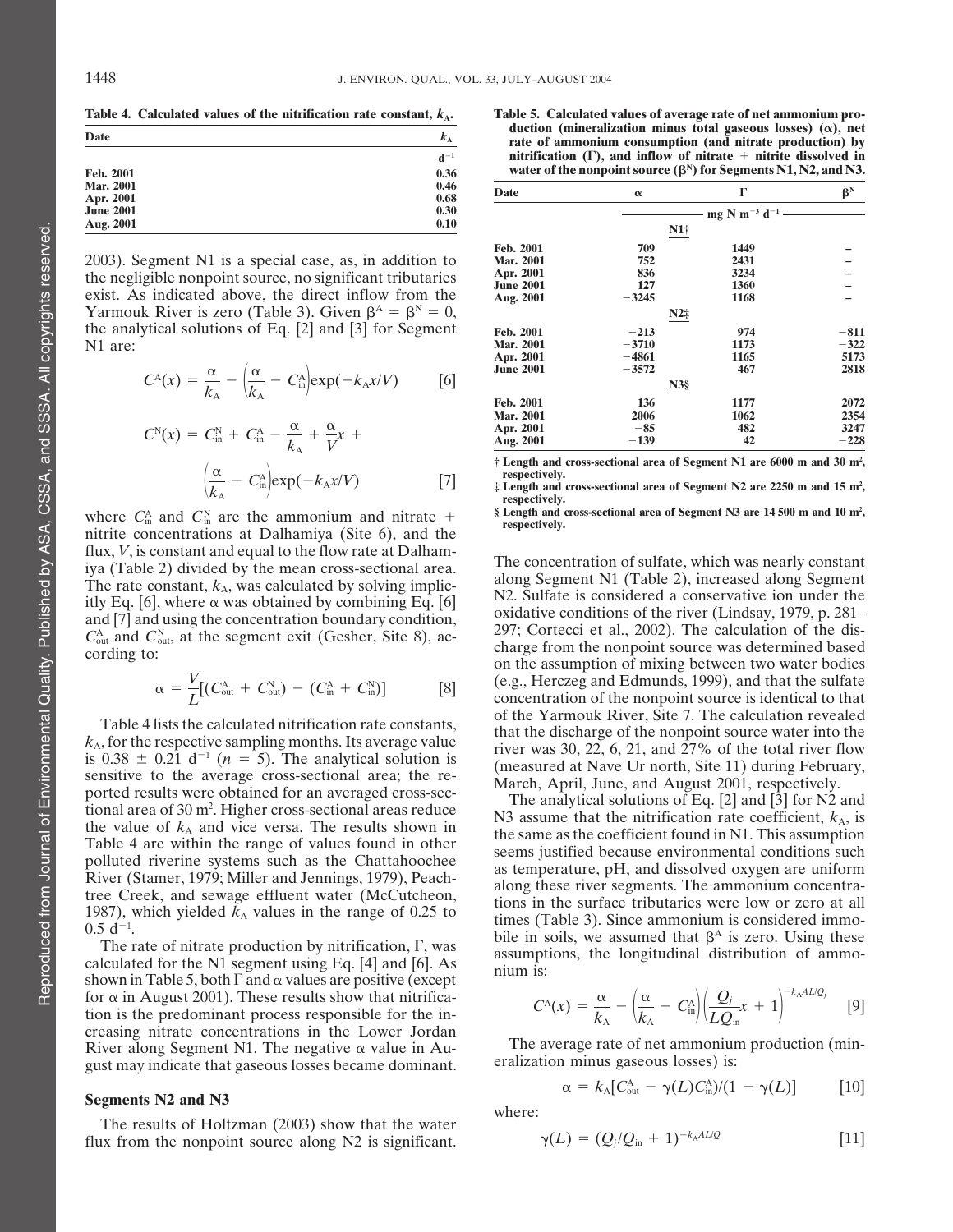by excluding the surface contribution of Tributaries 9 . enriched  $NH_4^+$ .<br>and 10. The flow rate and concentrations measured at The contribution of water from the nonpoint source and 10. The flow rate and concentrations measured at the segment outlet (Site 11) were modified to include along Segment N3, between Nave Ur south (Site 16) the influence of Tributaries 9 and 10 as if they have and Hamadiya south (Site 19), is higher than in any the influence of Tributaries 9 and 10 as if they have

$$
\beta^{\rm N} = \frac{Q_j}{AL \ln(Q_j/Q_{\rm in} + 1)} [(C_{\rm out}^{\rm N} - C_{\rm in}^{\rm N}) - I] \quad [12]
$$

where the integral I is solved numerically using  $V(x)$  and 2b). The  $\delta^{15}N$  (NO<sub>3</sub>) values were nearly constant.<br>As shown in Fig. 1, Segment N3 receives water from several canals. However, during all sampling campaigns,

$$
I = \int_{x=0}^{L} k_{\rm A} C^{\rm A}(x) / V(x) \mathrm{d}x \tag{13}
$$

more gradual. This suggests that nitrification rates are

mitrate + nitrite concentrations in the subsurface water<br>source in April may result from agricultural return flows<br>originating from the fields adjacent to the river. Year<br>2001 was a dry year. As a result, the irrigation q reflect these changes. Unexpected negative  $\beta^N$  values were determined for water samples obtained in Febru- **CONCLUSIONS** ary and March 2001. As shown in Fig. 2, the longitudinal<br>variations in both ammonium and nitrate concentrations<br>are minor along N2. Such small variations increase the<br>uncertainty level of our calculation. The almost consta performed for August samples due to the observed de-<br>
crease in nitrate concentrations along N2 (Fig. 2b). Fi-<br>
show that while nitrate concentration increases, ammo-<br>
nilly,  $\alpha$  values for N2 were negative for all surve  $\delta^{15}$ N values in the remaining aqueous NH<sub>4</sub><sup>+</sup>. This, in turn, of  $\delta^{15}$ N values of the riverine nitrate is mainly due to

Note that the formulation of Eq. [9–11] was simplified increases  $\delta^{15}N$  (NO<sub>3</sub>) values by nitrification of the <sup>15</sup>Nenriched NH<sub>4</sub>+

joined the river at the segment exit.<br>
A solution of Eq. [3] provides an estimate of the of the nonpoint source is approximately 40 to 60% of A solution of Eq. [3] provides an estimate of the of the nonpoint source is approximately 40 to 60% of put of nitrate  $+$  nitrite through the nonpoint water the total river flow with the exception of June 2001, input of nitrate  $+$  nitrite through the nonpoint water  $\qquad$  the total river flow with the exception of June 2001, source,  $\beta^N$ : when it was only 10%. Concentration changes of the inorganic N forms show a trend different from N1 and N<sub>2</sub> with increasing nitrate concentrations while ammonium concentrations remained generally low (Fig. 2a.

these canals delivered a small or negligible discharge *<sup>I</sup>*  $i$ <sub>th</sub> the river and were therefore excluded from the Table 5 shows that the rate of nitrification,  $\Gamma$ , in N2 mass balance calculation. The ammonium flux from the nositive, but lower than in N1. This is consistent with nonpoint source,  $\beta^A$ , was considered zero. Table 5 is positive, but lower than in N1. This is consistent with incorpoint source,  $\beta^A$ , was considered zero. Table 5 shows the trends in ammonium and nitrate concentrations as that  $\Gamma$  values were smaller than in N1, indic presented in Fig. 2a and 2b, showing that the ammonium the net contribution of nitrification is less dominant concentration is lower than in N1 and that the variations along this segment. The  $\beta^N$  values for N3 were pos in ammonium and nitrate concentrations along N2 are during February, March, and April. Calculated nitrate +  $\frac{1}{2}$  more gradual. This suggests that nitrification rates are during representations of the nonpoint source during February, March, and April. Calculated nitrate  $+$ 14.3, and 16.8 mg N  $L^{-1}$ , respectively. These values are within the concentration range found in several tributardecreasing with increasing distance from the sewage<br>source and decreasing concentrations of ammonium.<br>Positive  $\beta^N$  values were obtained only for water samples and drainages and are assumed to represent agricul-<br>ples co enabled us to calculate the nitrate + nitrite concentra-<br>tions of the nonpoint source, which were 48.4 and 6.7 mg<br>N L<sup>-1</sup>, respectively. These values are higher than that<br>point source. The elevated and almost constant  $\delta$  $\sum_{i=1}^{N}$ , respectively. These values are higher than that  $\sum_{i=1}^{N}$  (NO<sub>3</sub>) values along N3 indicate that the nitrate in this in the Yarmouk River (4 mg N L<sup>-1</sup>, Table 3). Extensive water source is enriched in <sup>15</sup> in the Yarmouk River (4 mg N L<sup>-1</sup>, Table 3). Extensive<br>irrigation and fertilization is typical in the agricultural<br>fields in the vicinity of the Lower Jordan River toward<br>the end of the rainy season (around April). The h

uncertainty level of our calculation. The almost constant<br>  $\delta^{15}$ N values of riverine nitrate in February and March<br>  $\delta^{15}$ N values of riverine nitrate in February and March<br>
2001 shown in Fig. 3a support the finding

nally,  $\alpha$  values for N2 were negative for all survey dates. nium decreases, and both  $\delta^{15}N$  (NO<sub>3</sub>) and  $\delta^{15}N$  (NH<sub>4</sub>) This probably indicates that gaseous losses of N com-<br>values increase. This indicates that nit values increase. This indicates that nitrification was an pounds were significant. As mentioned before, gaseous important process in the upper 12 km of the river, relosses of ammonium via volatilization are accompanied sulting in a decrease in ammonium and an increase of by nitrogen isotope fractionation and result in increasing nitrate concentrations. It was found that the increase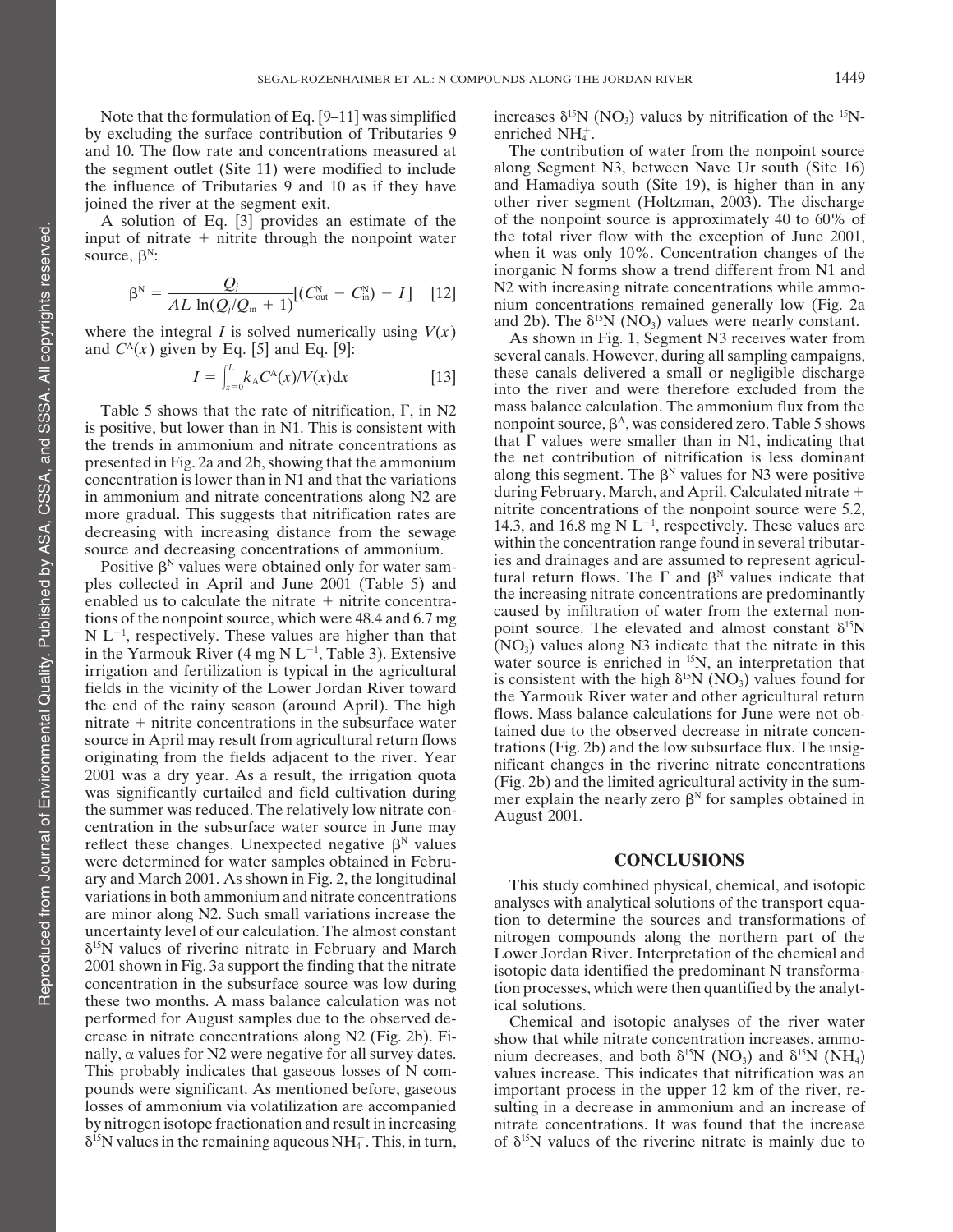values. Further downstream, nitrification rates decreased<br>and the river nitrogen budget was predominantly influ-<br>enced by infiltration of water from nonpoint ground<br>water sources that are primarily composed of agricultural water sources that are primarily composed of agricultural return flows.<br>The analytical solutions of the transport equation pro-<br>Frency, J.R., J.R. Simpson, and O.T. Denmead. 1983. Volatilization<br>The analytical solutions of the transport equation pro-<br>Frency, J.R., J.R. Simpson, a

The analytical solutions of the transport equation pro-<br>vided an estimate of the nitrification rate constants<br>along Segment N1. Applying these constants in the other<br>two segments reveals that nitrification is higher in N1, two segments reveals that nitrification is higher in  $N1$ , where ammonium concentration is highest, than in N2 org/mfa/go.asp?MFAH00pc0 (verified 4 Mar. 2004). Governments and N3. Similar to the results of the isotopic analyses, the calculations show that nitrate increase in the river<br>along Segments N2 and N3 is predominantly by mixing<br>of the river water with water from the nonpoint source.<br>There are along M.L., and W.M. Edmunds. 1999. Inorganic i The analytical solution provided an estimate for the tracers in subsurface hydrology. Kluwer, Boston.<br>Concentrations of nitrate in the nonpoint source These Hof, F.C. 1998. Dividing the Yarmouk's waters: Jordan's treaties concentrations of nitrate in the nonpoint source. These that  $\frac{1}{2}$  and Israel. Water Policy 1:81–94.<br>
Some similar to those measured in water  $\frac{1}{2}$  and Israel. Water Policy 1:81–94.<br>
Some samples from agricultural nally,  $\alpha$  values (mineralization minus total gaseous losses) for N2 were negative for all survey dates. This indicates Israel.<br>
In that gaseous losses of N compounds were significant Jansson, S.L., and J. Persson. 1982. Mineralization and Immobilization that gaseous losses of N compounds were significant.<br>
Gaseous losses of ammonium via volatilization are accompanied by nitrogen isotope fractionation and result in<br>
companied by nitrogen isotope fractionation and result in increasing  $\delta^{15}N$  values in the remaining aqueous NH $_4^+$ This, in turn, may increase  $\delta^{15}N$  (NO<sub>3</sub>) values resulting New York.<br>
15N (NO<sub>3</sub>) values resulting New York.<br>
1998. Nitrate cycling in streams:

The transformation of animometric include and m<br>trite has important management implications. The Lower<br>Kendall, C. 1998. Tracing nitrogen sources and cycling in catchments. ponds, which are sensitive to high contents of nitrite. in catchment hydrology. Elsevier, Amsterdam.<br>The results of our study indicate that even if sewage will Lehmann, M.F., S.M. Bemasconi, and J.A. McKenzie. 2001. A meth be eliminated from flowing to the Lower Jordan River<br>
(i.e., implication of the peace treaty between Israel and<br>
Lindsay, L.W. 1979. Chemical equilibria in soils. Wiley-Interscience, Jordan), the nitrogen content of the Lower Jordan River  $N_{\text{ew}}$  York. is expected to be high due to influx of nitrate-rich shal-<br>
low ground water derived from agricultural activities in dieux, and P. Tardieux. 1981. Experimental determination of nitro-

The study was supported by the U.S. Agency for International Development, the Middle East Regional Cooperation<br>
Mayer, B., E.W. Boyer, C. Goodale, N.A. Jaworski, N. van Breemen,<br>
mayer, B., E.W. Boyer, C. Goodale, N.A. Jaw program (MERC Project TA-MOU-01-M22-043), the Grand Haifa, Israel. We also thank ECO Jordan, the Israeli Agricultural ministry, and the Nature Protection Authority in Israel McCutcheon, S. 1987. Laboratory and instream nitrification rates for<br>for their logistic support.<br>for their logistic support.

- 
- Cortecci, G., E. Dinelli, A. Bencini, A. Adorni-Braccesi, and G. La isotopes in equality and entire concernic SQ. sources in the Arno. Publ., Oxford. Ruffa. 2002. Natural and anthropogenic  $SO_4$  sources in the Arno river catchment, northern Tuscany, Italy: A chemical and isotopic
- Curtis, E.J.C., K. Durrant, and M.M.I. Harman. 1975. Nitrification in rivers in the Trent basin. Water Res. 9:255-268.
- Eaton, A.D., L.S. Clesceri, and A.E. Greenberg. (ed.) 1995. Standard and sediment of a hypereu<br>methods for the examination of water and wastewater. 19th ed. Water Res. 34:1247–1254. methods for the examination of water and wastewater. 19th ed.
- Efrat, E. 1996. The land of Israel-Physical, settlement and regional
- nitrification of ammonium characterized by high  $\delta^{15}N$  Farber, E., A. Vengosh, I. Gavrieli, A. Marie, T.D. Bullen, B. Mayer, 15N and 15N and 15N and 15N and 15N and 15N and 15N and 15N and 15N and 15N and 15N and 15N an
	-
	-
	-
	-
	- p. 31–71. *In* P.G. Cook and A.L. Herczeg (ed.) Environmental
	-
	-
	-
	- Golterman (ed.) Denitrification in the nitrogen cycle. Plenum,
- from nitrification of the <sup>15</sup>N-enriched NH<sub>4</sub><sup>+</sup>. Kellman, L., and C. Hillaire-Marcel. 1998. Nitrate cycling in streams: The transformation of ammonium to nitrate and ni-<br>The transformation of ammonium to nitrate and ni-<br> $\frac{U \sin \theta}{2.232 \cdot 202}$
- Jordan River is used primarily as source water for fish- p. 534–569. *In* C. Kendall and J.J. McDonnell (ed.) Isotope tracers
- The results of our study indicate that even if sewage will Lehmann, M.F., S.M. Bemasconi, and J.A. McKenzie. 2001. A method<br>he eliminated from flowing to the Lower Lordon Piver
	-
- low ground water derived from agricultural activities in dieux, and P. Tardieux. 1981. Experimental determination of nitro-<br>the vicinity of the river.<br>the vicinity of the river.<br>the vicinity of the river.
	- Master, Y., R.J. Laughlin, U. Shavit, R.J. Stevens, and A. Shaviv. **ACKNOWLEDGMENTS** 2003. The effect of secondary effluent irrigation on gaseous nitro-<br>gen losses. J. Environ. Qual. 32:1204-1211.
- Water Research Institute (Technion), and the Technion, of nitrate in rivers draining sixteen watersheds in the northeastern<br>Haifa, Israel. We also thank ECO Jordan, the Israeli Agricul-<br>U.S.: Isotopic constraints. Biogeoch
	-
- for their logistic support.<br>
McMahon, P.B., and K.F. Dennehy. 1999. N<sub>2</sub>O emissions from a<br>
mitrogen-enriched river. Environ. Sci. Technol. 33:21–25.
	- **REFERENCES** Miller, J.E., and M.E. Jennings. 1979. Modeling nitrogen, oxygen,<br>2001. Emissions of nitrous oxide (N.O) Chattahoochee River, GA. J. Environ. Eng. 105:641–653.
- Cole, J.J., and N.F. Caraco. 2001. Emissions of nitrous oxide (N<sub>2</sub>O)<br>from a tidal, freshwater river, the Hudson River, New York. Envi-<br>from a tidal, freshwater river, the Hudson River, New York. Envi-<br>from Sci. Technol. 3
	- Nelson, D.W. 1982. Gaseous losses of nitrogen other than through denitrification. p. 327–344. *In* F.J. Stevenson (ed.) Nitrogen in ag-<br>reconnaissance. Appl. Geochem. 17:79–92. <br>rtis E.J.C. K. Durrant and M.M.I. Harman. 1975. Nitrification in ricultural soils. ASA, Madison, WI.
		- Pauer, J.J., and M.T. Auer. 2000. Nitrification in the water column and sediment of a hypereutrophic lake and adjoining river system.
	- Am. Public Health Assoc., Washington, DC. Peterson, B.J., W.M. Wollheim, P.J. Mulholland, J.R. Webster, J.L. Tank, E. 1996. The land of Israel-Physical, settlement and regional Meyer, J.L. Tank, E. Martí, W.B. Bowden, H.M. geography. Tel-Aviv Univ., Tel-Aviv, Israel. Hershey, W.H. McDowell, W.K. Dodds, S.K. Hamilton, S. Gregory,